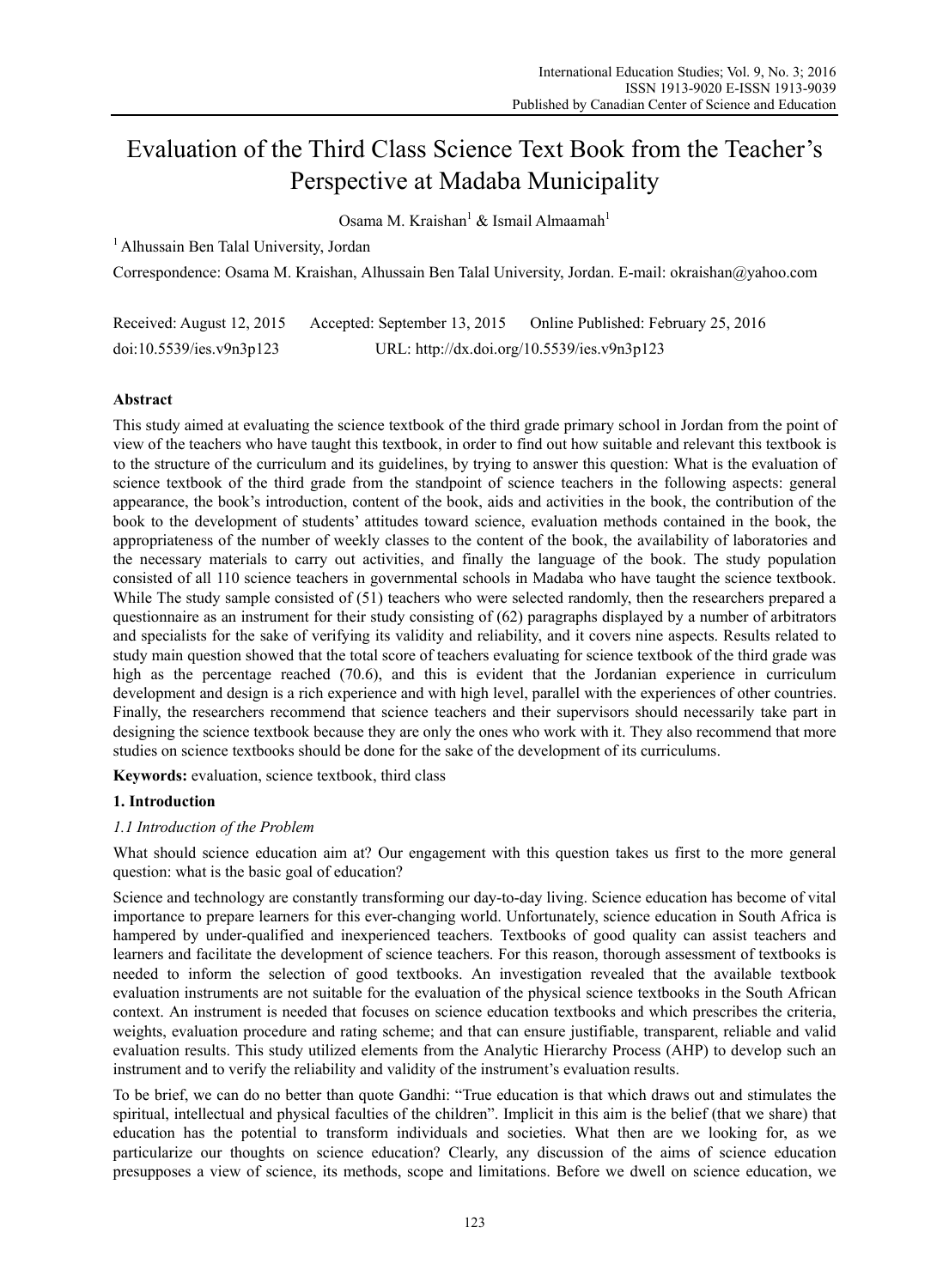must, therefore, briefly comment on the nature of science.

The processes and ideas of science are of great importance to everybody in three ways. The first is in their personal lives, for example, so that they can validly identify the components of a healthy life-style. The second is in their civic lives, so that they can take an informed part in social decisions, like on future options for electricity supply. The third is in their economic lives, where they need to be able to respond positively to changes in the science-related aspects of their employment.

What analysis and evidence are available to help promote high quality science education for all future citizens? There must be a greater recognition of what students bring to their studies and how different teaching methods engage with their learning. The diversity in students' learning strategies must be met by the use of suitable teaching methods. The curriculum must be closely matched to the purposes of 'science education for citizenship'. The assessment of what has been learned must be closely matched to the purposes of that curriculum. And, central to all of these aims, the supply, development, and retention of high quality teachers must be actively pursued.

About 40 years ago science education came to be recognized around the world as an independent field of research. The concerns of this research are distinct from the concerns of science and those of general education. Its methods and techniques were initially borrowed from the sciences, but new methods are being developed suited to the research questions. Motivation for this research comes from the need to improve the practice of science education. We begin by asking, which methods of teaching work better than others? Studies in the 1970s typically compared experimental classrooms with controls.

Motivation for this research comes from the need to improve the practice of science education. New teaching aids were tried out; lecture methods were compared with activity-based teaching, and so on.

The need for curriculum Reform in Science Education in Jordan has begun to influence the general education atmosphere everywhere, then to do something about the development of a new science teaching curriculum for schools. We hope that this is the beginning of a long and important process in where there are discussing comments, criticisms and suggestions on the content of our work; thus, we may improve upon it in the future.

The curriculum is considered the core element of the education process in which we get our nation goals and expectations, and it is an interpretation of the education philosophy existing in the society, and it also reflects the policy lay down by the state.

The development of curricula is one of the most critical educational matters, because the development of a curriculum involves all the cultural dimensions that in somehow will identify the nation characteristics, the culture of the community, and the characteristics of its members.

The curriculum links between the changes in the field of science and technology, plus the community uses of these changes. In fact, we do not exaggerate if we say that the difference between the developed countries and underdeveloped countries lies in the quality of the curriculum provided to their members of the community (Ibrahim, 2000).

Curriculum is an important issue raised around controversy and debate among educators, politicians, economists and sociologists, where the blame lies on curriculum whenever a country suffers from vulnerability at the moral and national levels, or with the lack of production, or even any other negative social phenomena.

The textbook is a mainstay of the pillars of the educational process where researchers, educators and organizers of the educational process consider it as an important contributing factor in determining the appropriate subject for all pupils according to age and grade (Abu Ali, 1989).

## *1.2 Importance of the Study*

This study gains its importance from the importance of developing any textbook in general, and the importance of science in particular, and the importance of this study emerges as it is reflecting the views of the science teachers who have taught this science textbook for the third primary grade classes in various fields, especially since these teachers are the ones who have dealt with this textbook and with the students who have been studying this textbook.

And of course the importance of this study increases if we know that this textbook is a new publication for the third grade students in the primary schools of Jordan. Therefore, the researchers hope that the results of this study will be of great benefit to the various private educational institutions to detect deficiencies, if any.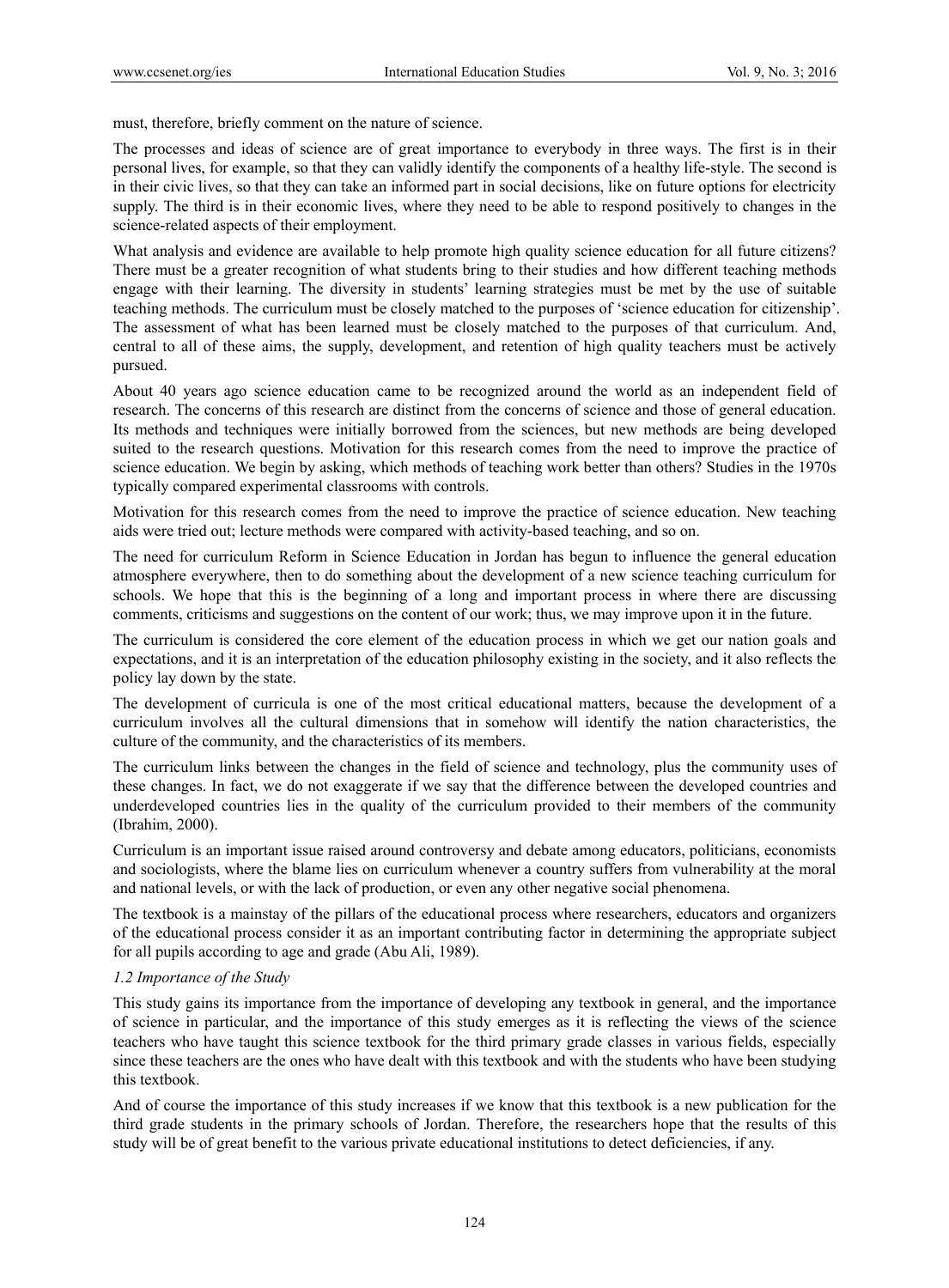## *1.3 Relevant Scholarship*

Advancement of the Instrument for the Evaluation of Science Education Textbooks started with the definition of criteria. Attributes that impact the nature of course books were distinguished from writing, existing assessment instruments and partners' worries. These qualities or criteria were partitioned into classes or branches to give a various leveled structure. Subject specialists confirmed the substance legitimacy of the progression.

Master science educators thought about the significance of diverse criteria. The information was utilized to infer weights for the distinctive criteria with the Expert Choice PC application. A rubric was detailed to go about as an evaluating plan and a score sheet. Amid the course reading assessment prepare the appraisals were exchanged to a spreadsheet that figured the scores for the nature of a reading material all in all and for the distinctive classes. The instrument was tried on little scale, balanced and after that connected on a bigger scale. The aftereffects of diverse investigators were contrasted with confirming the unwavering quality of the instrument. Triangulation with the feelings of instructors who have utilized the reading material affirmed the legitimacy of the assessment results acquired with the instrument. Future examinations on the assessment instrument can incorporate the utilization of diverse rating scales and restricting of criteria.

The discriminating investigation of science course readings is fundamental in enhancing, showing and learning at all levels in the subject. And this volume sets out a scope of scholastic points of view on how that examination ought to be finished; every part concentrates on a part of science course reading examination, with scope of everything from hypothetical and philosophical underpinnings, methodological issues, and reasonable structures for discriminating investigation, to handy strategies for assessment.

Science course readings are essential sources utilized by science instructors all through the world to guide them in showing the substance and abilities endorsed in the curricula (Chiappetta, 1991; Hubisz, 2003; Leite, 1999; Stoffels, 2005).

Teachers and also learners spend a lot of their planning; class also, homework time working with course book materials (Nicol & Crespo, 2006, p. 331). Course readings are relied upon to give a structure to what is taught, how it might be taught and in what grouping it can be taught. Of the numerous components, which advance or impede science taking in, the reading material is a standout amongst the most discriminating (Leite, 1999; Hubisz, 2003).

Numerous center school instructors in the United States of America (USA) do not have adequate preparing in physical science (Hubisz, 2003). The circumstance is comparative in South Africa (Stoffels, 2005). Reading material can be particularly useful to the unpracticed instructor (Dreckmeyr et al., 1994). A decent reading material can help these instructors to keep in front of the vast majority of their learners and learn as they go (Hubisz, 2003). In any case, teachers ought to be sufficiently adaptable to break far from the course reading presentation to answer questions from excited learners or give more illustrations and clarifications to help those that battle.

South African instructors are required to plan and create learning materials as per the needs of their learners (Department of Education, 1998). Rogan (2004) found that not very many teachers could do this. Subsequently they decided on educational program adjusted bolster material that was economically arranged (Stoffels, 2005).

Constructivism is the most by and large acknowledged ideal model utilized as a part of instruction today. A key part of this hypothesis is that learning about the outside world is seen as human development (Duit & Treagust, 2003). Learning is therefore not saw as an exchange of information, but rather that learners are effectively building or making their insight, taking into account their encounters and existing information.

Learning may happen through the expansion of information to current ideas, formation of new ideas, or real adjustment of current ideas (Bybee, 2002). This procedure of building importance is installed in a specific social setting of which the learner is part (Ensor et al., 2002; Duit & Treagust, 2003).

Through the procedure of significant learning (Ausubel, 1963), guideline

Characteristic sciences course readings 177 should expand on learners' former information (i.e. their current ideas and predispositions) looking to coordinate new learning into their intellectual structures (Novak, 2004). In this way, the former learning and particularly the option originations that learners convey to the classroom ought to be taken into record before new ideas are presented. In science instruction elective originations are seen as thoughts that are conflicting with the current investigative importance (Thijs & Van nook Berg, 1995) and are thusly respected as non-investigative. A few option originations of the idea of warmth have been accounted for in writing (Erickson & Tiberghien, 1989; Driver et al., 1994; Leite, 1999), e.g. warmth is a liquid, a substance, vitality controlled by an object, or the same as temperature.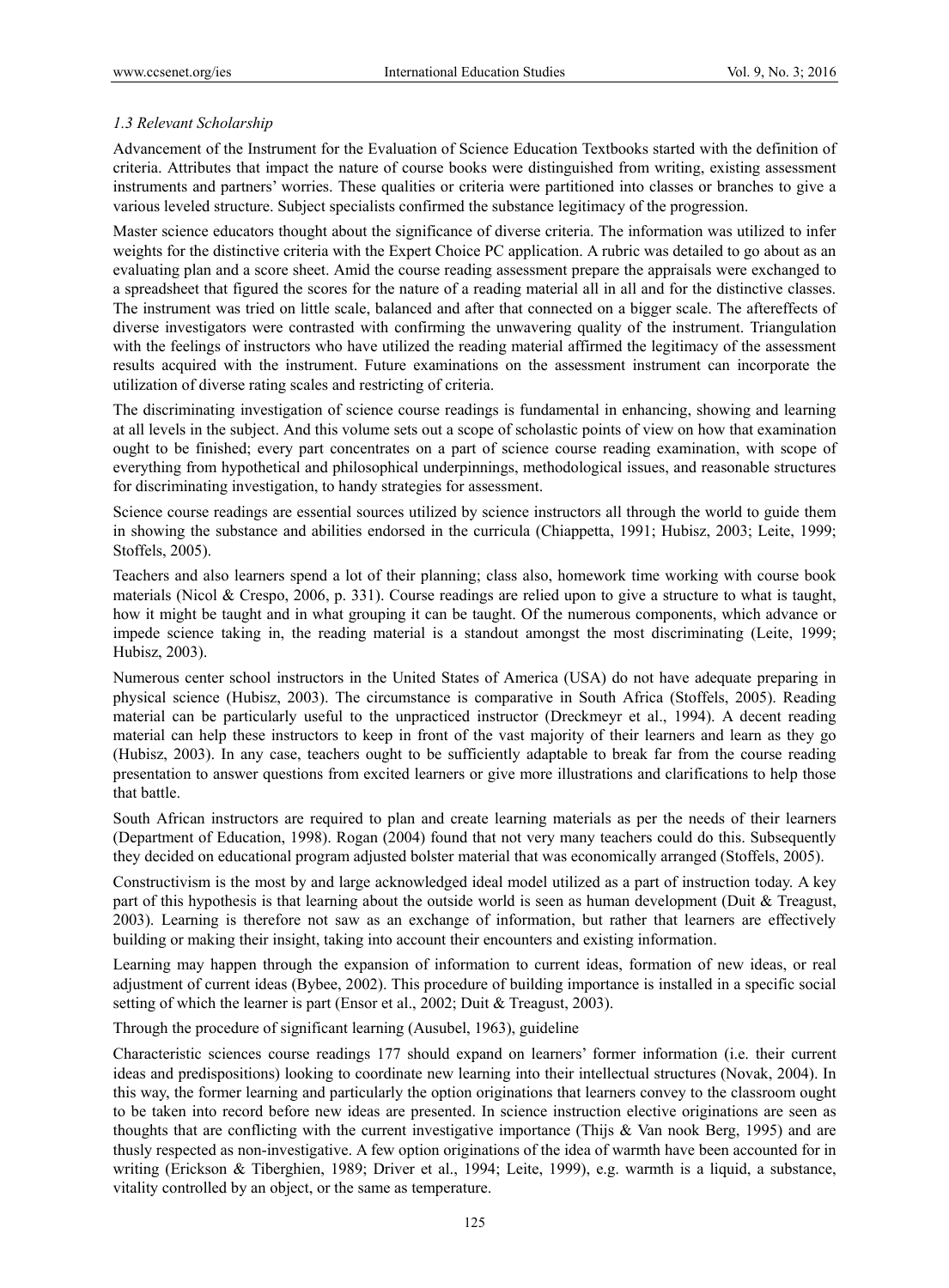The constructivist ideal model demonstrates criteria for the movement and presentation of the experimental substance in course books. Tarr et al. (2006) examine three key measurements that give a general system to inspecting and selecting science course books, to be specific, content accentuation, instructional center and educator support. These measurements can just as well be connected to the determination of science course books. The main system stresses the substance what's more, incorporates arrangement with the learning desires exhibited in the educational module, top to bottom presentation of themes with expanding refinement crosswise over evaluations, and a suitable parity of aptitudes improvement and comprehension of ideas and procedures. Dreckmeyr et al. (1994), Leite (1999), and Hubisz (2003) anxiety the accompanying criteria: experimental exactness, treatment of elective originations, theoretical improvement, suitable level of presentation, what's more, suitable ordinary uses of the substance.

The second system of Tarr et al. (2006) for reading material choice is instructional center. This incorporates that exercises ought to cultivate the improvement of science as a human try and a state of mind, that learners ought to share their thoughts and that request, reflection, discriminating considering, problem-solving, what's more, appearing well and good ought to be advanced. Dreckmeyr et al. (1994) includes that exercises ought to be intriguing and identify with learners' encounters.

Exercises ought to connection learners' pre-information with investigative information. In Venture 2061 (AAAS, 2006), the investigators searched for the accompanying instructional attributes in the books they assessed (Roseman et al., 1999), in particular, whether the books

- Alarmed teachers to ordinarily held learner thoughts,
- Gave learners a mixture of phenomena,
- Guided learner elucidation and thinking,
- Gave rehearse in utilizing logical thoughts, and
- Exhibited the utilization of learning.

With respect to instructor bolster (their third system) the inquiry to be addressed was whether the course book upgraded the nature of direction (Tarr et al., 2006). As per Leite (1999), course reading journalists ought to make their pedagogical suppositions express in teacher guides. They ought to clarify the "how" and "why" of a course reading's association. Aside from appraisal instruments, activities and ventures, course books ought to give chances to educators.

#### *1.4 Questions of the study*

What is the evaluation of science textbook of the third grade from the standpoint of science teachers in the following aspects: general appearance, the book's introduction, content of the book, aids and activities in the book, the contribution of the book to the development of students' attitudes toward science, evaluation methods contained in the book, the appropriateness of the number of weekly classes to the content of the book, the availability of laboratories and the necessary materials to carry out activities, and finally the language of the book?

## **2. Method**

This study aimed at evaluating science textbook for third grade from the viewpoint of teachers in the province of Madaba, and this chapter contains a description of the study population, the selection of the sample, the steps needed to build a study instrument, verification of validity and reliability, a description of the procedures for the study design, and finally statistical methods used to analyze the results.

## *2.1 Study Methodology*

The researchers used the descriptive analytical method for the purpose of research.

#### *2.2 Study Population*

The study population consisted of all (110) teachers in governmental schools in Madaba who have taught science textbook for primary third grade.

#### *2.3 Study Sample*

The study sample is a simple random sample selected by giving all teachers a number from (1 to 110), and then the sample was selected number of members (51) teachers through the program figures randomness provided by the program, Microsoft Excel, and divided the study sample as shown in the Table 1.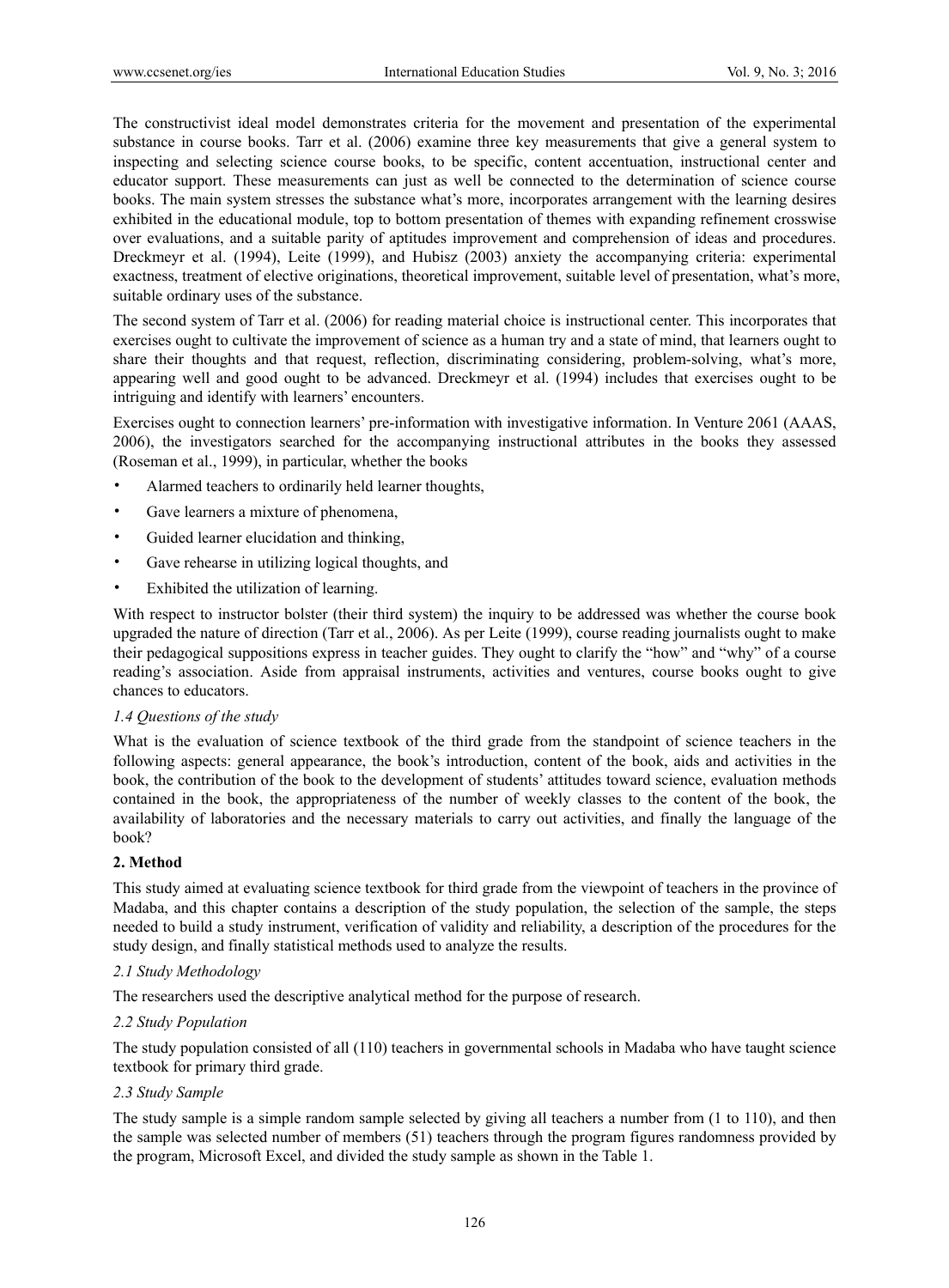| N <sub>0</sub> |               | Variables               |    | Percentage% |
|----------------|---------------|-------------------------|----|-------------|
|                | Gender        | Male                    | 24 | 47.7        |
|                |               | Female                  | 27 | 52.9        |
|                |               | Bachelor                |    | 17.6        |
|                | Qualification | Diploma +Bachelor       | 38 | 74.5        |
|                |               | Master degree or higher |    |             |

Table 1. The distribution of the sample according to the variables of gender, qualification

#### *2.4 Study Instrument*

The researchers prepared a questionnaire for the purposes of research, they have used more than one source of intake calendar textbooks during the drafting of the paragraphs of the questionnaire, including:

- Evaluation Form textbook approved by the Ministry of Education of Jordan.
- Conducting interviews with science teachers who teach the textbook.

The resolution of its final form consisted of (62) paragraph, has been distributing these paragraphs on nine fields to evaluate the science textbook for third grade as in the Table 2:

|  |  |  |  | Table 2. Evaluate the science textbook for third grade |  |  |  |
|--|--|--|--|--------------------------------------------------------|--|--|--|
|--|--|--|--|--------------------------------------------------------|--|--|--|

| No. | Field                                                                                                           | Paragraphs numbers |
|-----|-----------------------------------------------------------------------------------------------------------------|--------------------|
| 1   | general appearance of the book                                                                                  | 8                  |
|     | Introduction                                                                                                    | 6                  |
| 3   | The content                                                                                                     | 10                 |
| 4   | Activities and methods                                                                                          | 9                  |
| 5   | The development of students' attitudes toward the book of science and<br>scientists                             | 8                  |
| 6   | The book questions and Calendar methods                                                                         | 9                  |
|     | Appropriateness of the number of lectures with the content of the book                                          | 4                  |
| 8   | Appropriateness of activities and experiences , the potential of the school<br>and the surrounding environment. | 4                  |
| 9   | Language purpose                                                                                                | 4                  |
| 10  | Total                                                                                                           | 62                 |

#### **3. Results**

#### *3.1 Results Related to the Study Question*

To answer this question the arithmetic means and the standard deviations and the percentages are used to determine the degree in order to evaluate teachers in field of science textbook.

## *3.2 General Appearance of the Book*

Arithmetical averages and standard deviations and percentages were extracted to determine the degree of evaluating teachers general for appearance of the book, and Table 3 shows the results:

Table 3. Arithmetical averages and standard deviations and percentages of teachers on field estimates the general appearance of the book

| No. | Introduction field             | Arithmetic<br>means | Standard<br>deviation | Percentage | Level  |
|-----|--------------------------------|---------------------|-----------------------|------------|--------|
|     | General appearance of the book | 3.27                | 0.85                  | 65.5       | Medium |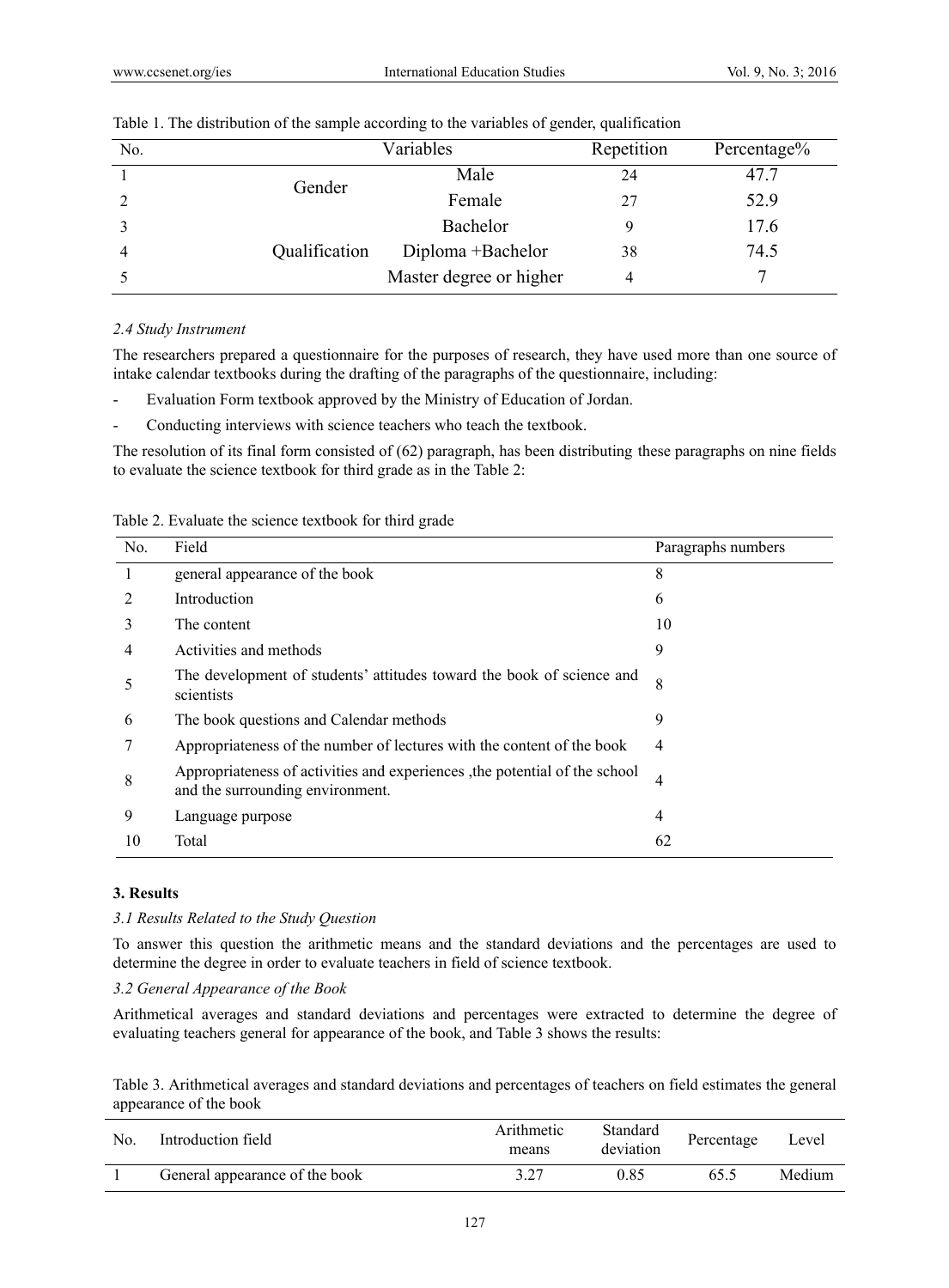| $\overline{2}$ | the cover of the book is remarkable                                             | 3.18  | 1.05 | 63.5 | High   |
|----------------|---------------------------------------------------------------------------------|-------|------|------|--------|
| 3              | There is an introduction for each unit at the<br>beginning                      | 3.47  | 0.81 | 69.4 | Medium |
| $\overline{4}$ | Including guiding for student                                                   | 3.37  | 0.77 | 67.5 | High   |
| 5              | Excite the learner provided motivation for the<br>study of subjects of the book | 4.55  | 0.54 | 91.0 | High   |
| 6              | provided general ideas relating to a substance<br>book                          | 3.98  | 0.55 | 79.6 | High   |
|                | submitted by the science book to contribute the<br>calendar                     | 4.04  | 0.69 | 80.8 | High   |
| 8              | General degree                                                                  | 3 2 5 | 0.76 | 71.8 | Medium |
|                |                                                                                 |       |      |      |        |

#### *3.3 The Introduction*

Arithmetic means, standard deviations and percentages was extracted to determine the degree of evaluating teacher's paragraphs field introduction to the book, and Table 4 shows the results:

Table 4. Arithmetic averages, standard deviations and percentages of teachers on field estimates introduction to the book

| Introduction field                                                                                                                  | Arithmetic<br>means | standard<br>deviation | Percentage | Level  |
|-------------------------------------------------------------------------------------------------------------------------------------|---------------------|-----------------------|------------|--------|
| The book is a modern scientific commensurate with<br>the scientific development                                                     | 4.06                | 0.83                  | 81.2       | High   |
| Scientific material of the book appropriate to<br>achieve the objectives                                                            | 3.90                | 0.90                  | 78.0       | High   |
| The scientific material is appropriate to the mental<br>abilities of the students                                                   | 3.29                | 0.90                  | 65.9       | Medium |
| The scientific material of the book is related to the<br>daily life of the student.                                                 | 3.71                | 0.92                  | 74.1       | High   |
| The scientific material The book is concerned to<br>guide to the student in choosing a career related to<br>science                 | 2.71                | 1.03                  | 54.1       | Medium |
| The scientific material of the book Take into<br>individual differences among students                                              | 2.82                | .95                   | 56.5       | Medium |
| At the end of each unit is a appropriate summery<br>helping in increasing the understanding for the unit                            | 3.65                | 1.28                  | 72.5       | High   |
| The Examples contained in the book is enough to<br>strengthen the student's understanding of the<br>scientific material of the book | 3.41                | .94                   | 68.2       | Medium |
| The book is based on scientific information and<br>previous experience of the student received in the<br>previous grades            | 3.63                | .82                   | 72.5       | High   |
| The book includes scientific material in different<br>fields of science (physics, chemistry, biology)                               | 4.43                | .64                   | 88.6       | High   |
| Total score                                                                                                                         | 3.56                |                       | 71.2       | High   |

*3.4 Activities and the Methods Contained in the Book* 

Arithmetic averages and standard deviations and percentages were extracted to determine the degree of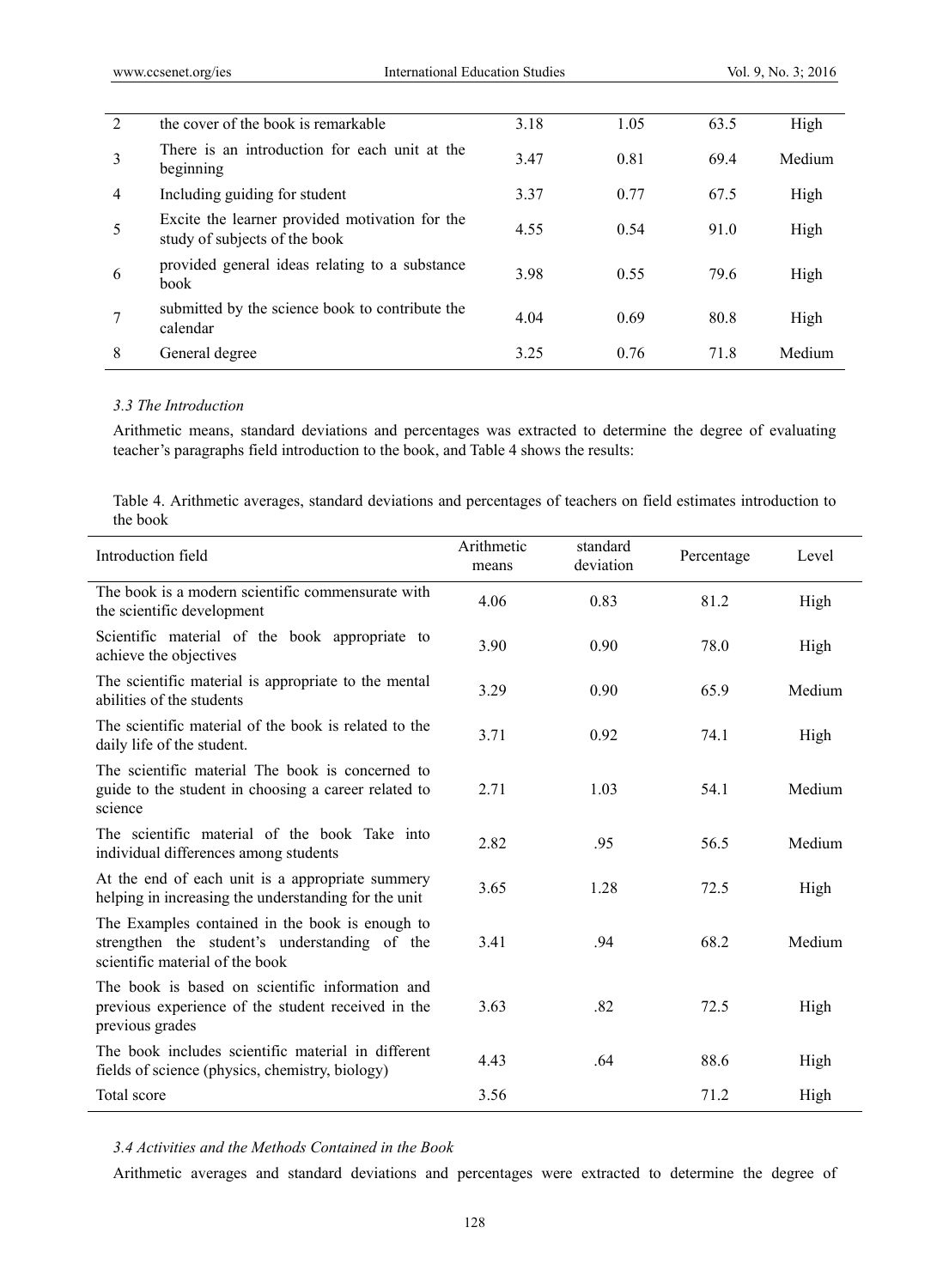evaluating teacher's paragraphs field activities and methods contained in the book, and Table 5 shows the results:

| No.            | Field of activities                                                                            | Arithmetic<br>means | standard<br>deviation | Percentage | level   |
|----------------|------------------------------------------------------------------------------------------------|---------------------|-----------------------|------------|---------|
| 1              | Possibility of having<br>variety of<br>methods in teaching<br>the books'<br>scientific content | 4.33                | 0.68                  | 86.7       | High    |
| 2              | The experiments and activities in the<br>book are compatible with its scientific<br>content    | 4.04                | 0.72                  | 80.8       | High    |
| 3              | The proposed activities are reliable<br>and possible to do                                     | 3.84                | 0.81                  | 76.9       | High    |
| $\overline{4}$ | The methods of the<br>book<br>are<br>compatible with the subjects in it                        | 3.71                | 0.67                  | 74.1       | High    |
| 5              | There are enough instructions for the<br>activities to get it possibly done                    | 3.80                | 0.85                  | 76.0       | High    |
| 6              | The suggested activities are possible<br>for the student to do                                 | 3.67                | 0.82                  | 73.3       | High    |
| 7              | The activities are suitable for the<br>needs of the students                                   | 3.24                | 0.79                  | 64.7       | Average |
| 8              | The students are able to do the<br>activities by themselves                                    | 3.14                | 0.85                  | 62.7       | Average |
| 9              | The activities and methods achieve<br>their scientific goals                                   | 3.76                | 0.71                  | 75.3       | High    |
| Total score    |                                                                                                | 3.73                |                       | 74.5       | High    |

Table 5. Arithmetic averages, standard deviations and percentages of teachers on estimating activities field and the methods in the book

### **4. Discussion**

Results related to study main question showed that the total score of teachers evaluating for science textbook of the third grade was high as the percentage reached (70.6), and this is evident that the Jordanian experience in curriculum development and design is a rich experience and with high level, parallel with the experiences of other countries.

As for the aspects of evaluating various authors, the results showed that the general appearance of the book, the book's content, the aids and the activities in the book, the contribution of the book to the development of students' attitudes toward science, and the field of media were highly appreciated; while the introduction to the book, the appropriateness of the number of shares of the content, the appropriateness of activities and experiences for the potential of the school and the surrounding environment with the average estimate, the researcher believes that the team authoring did not give an importance to the introduction, and the book based on what is in the surrounding environment, or because it has been the adoption of authors from outside Madaba, and can also be attributed to the lack of involvement of teachers and parents in writing the book.

#### **Acknowledgments**

I would like to express my gratitude and thanks to those who helped me in doing this study. In fact, it was my pleasure to deal with and learn from all of them throughout the period of time the study was being conducted. Again, members of the sample are highly appreciated for their time and effort offered to answer the study instruments.

## **References**

Driver. R., Squires, A., Rushworth, P., & Wood-Robinson, V. (1994). *Making sense of secondary science: Research into children's ideas*. New York: Routledge.